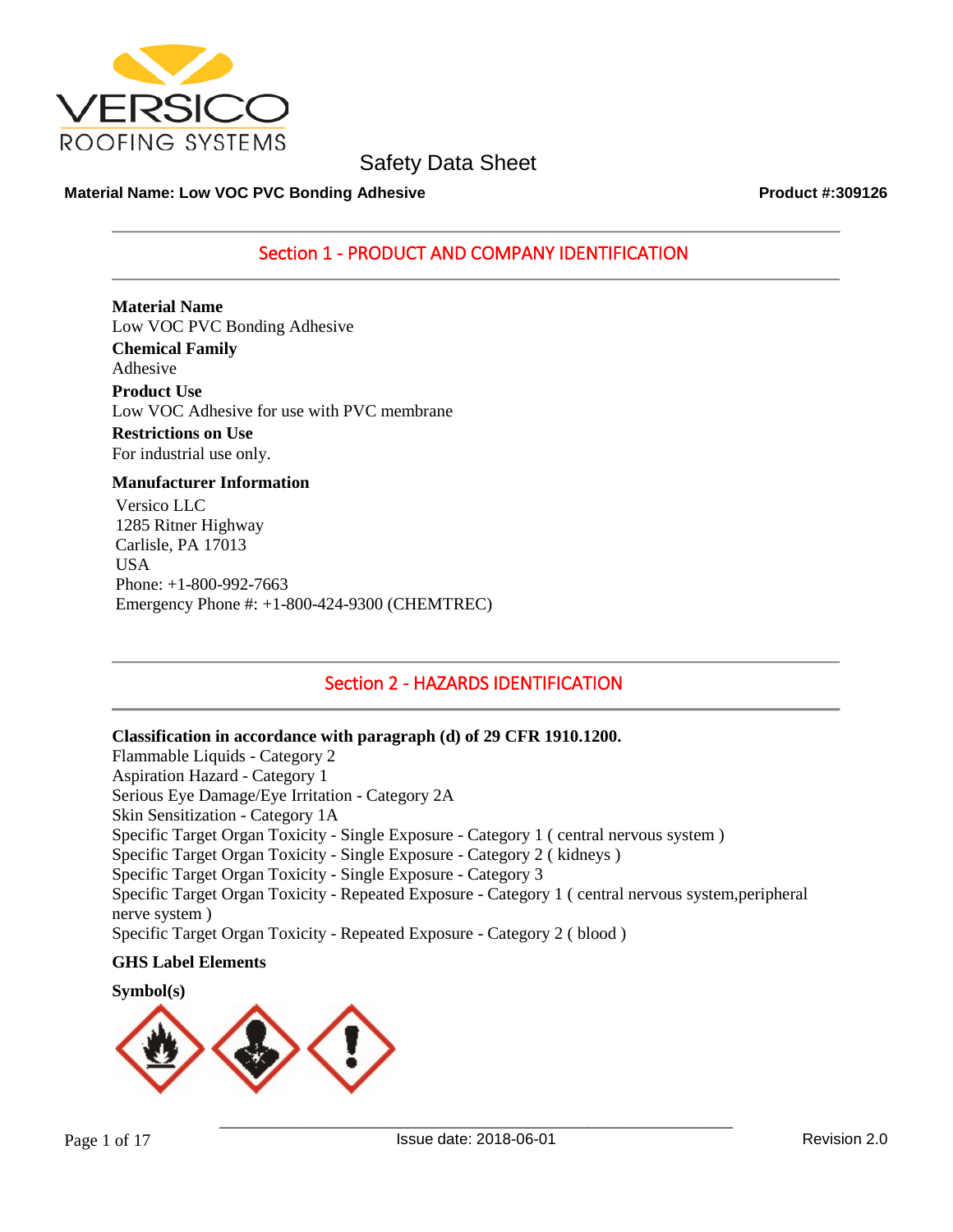

## **Material Name: Low VOC PVC Bonding Adhesive Product #:309126 Product #:309126**

## **Signal Word**

Danger

## **Hazard Statement(s)**

Highly flammable liquid and vapor May be fatal if swallowed and enters airways Causes serious eye irritation May cause allergic skin reaction Causes damage to organs May cause damage to organs May cause respiratory irritation. May cause drowsiness or dizziness Causes damage to organs through prolonged or repeated exposure May cause damage to organs through prolonged or repeated exposure

## **Precautionary Statement(s)**

## **Prevention**

Keep container tightly closed Keep away from heat/sparks/open flame/hot surfaces - No smoking Ground/Bond container and receiving equipment Use explosion-proof electrical/ventilating/lighting equipment Take precautionary measures against static discharge Use only non-sparking tools Use only outdoors or in a well-ventilated area Wear protective gloves/protective clothing/eye protection/face protection Do not breathe dust/fume/gas/mist/vapours/spray Wash thoroughly after handling Contaminated work clothing must not be allowed out of the workplace Do not eat, drink or smoke when using this product

## **Response**

In case of fire: Use appropriate media to extinguish If exposed or concerned: Call a POISON CENTER or doctor/physician IF INHALED: Remove person to fresh air and keep at rest in a position comfortable for breathing Call a POISON CENTER or doctor if you feel unwell IF IN EYES: Rinse cautiously with water for several minutes. Remove contact lenses, if present and easy to do. Continue rinsing If eye irritation persists: Get medical advice/attention IF ON SKIN (or hair): Remove/take off immediately all contaminated clothing. Rinse skin with water/shower If skin irritation or rash occurs: Get medical advice/attention Wash contaminated clothing before reuse IF SWALLOWED: Immediately call a POISON CENTER/doctor Do NOT induce vomiting Specific treatment (see label)

## **Storage**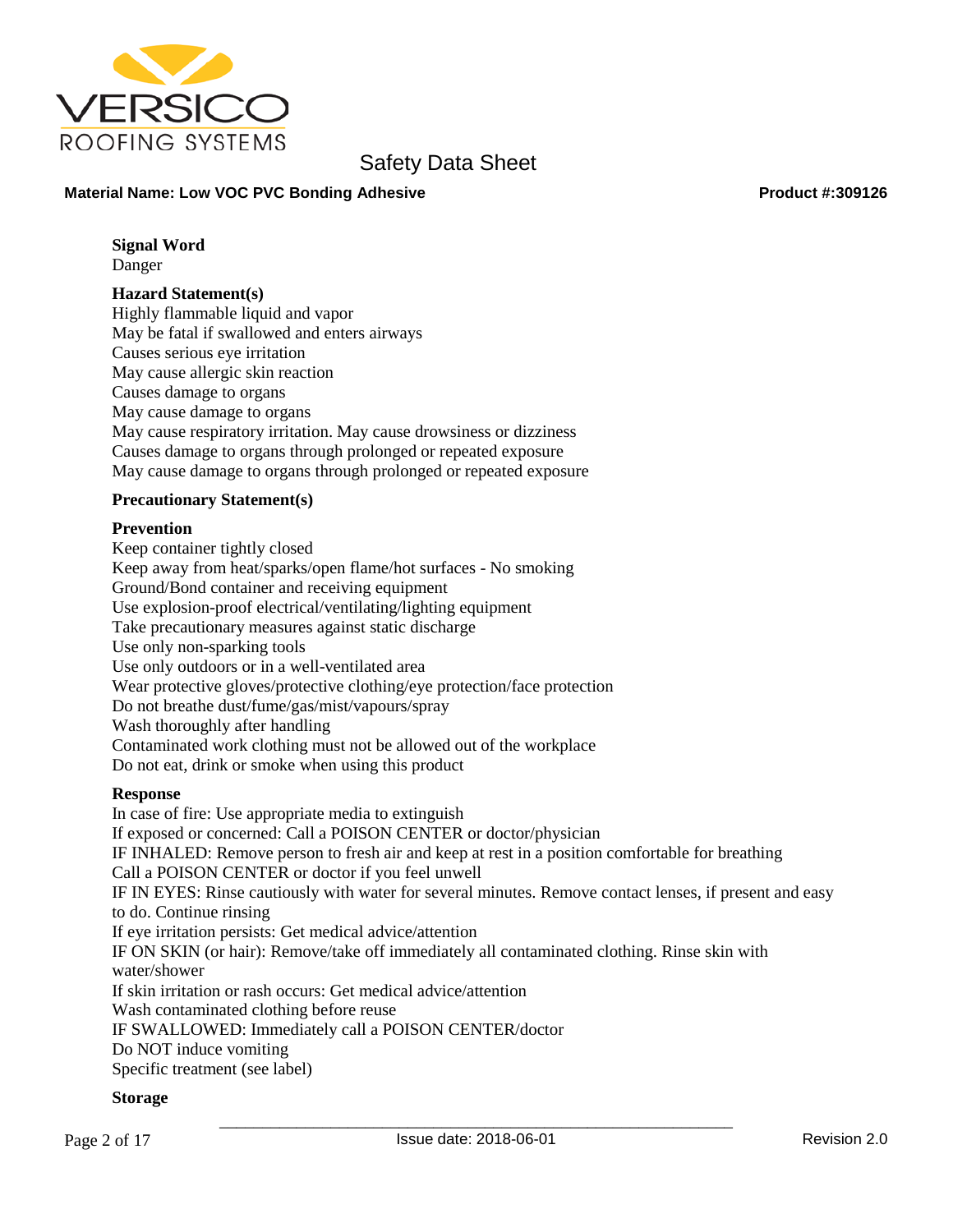

## **Material Name: Low VOC PVC Bonding Adhesive <b>Product #:309126** Product #:309126

Store in a well-ventilated place. Keep container tightly closed Keep cool Store locked up

## **Disposal**

Dispose of contents/container in accordance with local/regional/national/international regulations

## **Other Hazards**

No additional information available.

## Section 3 - COMPOSITION / INFORMATION ON INGREDIENTS

| <b>CAS</b>          | <b>Component Name</b>        | <b>Percent</b> |  |
|---------------------|------------------------------|----------------|--|
| <b>Trade Secret</b> | Polyphenol antioxidant       | $0.1 - 1$      |  |
| 7704-34-9           | Sulfur                       | $0.1 - 1$      |  |
| $137 - 26 - 8$      | Tetramethylthiuram disulfide | $0.1 - 1$      |  |
| 108-88-3            | Toluene                      | $1-5$          |  |
| $67-64-1$           | Acetone                      | 40-70          |  |
| 78-93-3             | Methyl ethyl ketone          | $1-5$          |  |

## Section 4 - FIRST AID MEASURES

## **Description of Necessary Measures**

If exposed or concerned: Call a POISON CENTER or doctor/physician.

## **Inhalation**

Remove person to fresh air and keep comfortable for breathing. Call a POISON CENTER or doctor/physician if you feel unwell.

## **Skin**

Remove/take off immediately all contaminated clothing. Rinse skin with water/shower. Wash contaminated clothing before reuse. If skin irritation or rash occurs, seek medical advice/attention.

## **Eyes**

Rinse cautiously with water for 15 minutes. Remove contact lenses, if present and easy to do. Continue rinsing. If eye irritation persists, get medical advice/attention.

## **Ingestion**

Immediately call a POISON CENTER or doctor. Do NOT induce vomiting.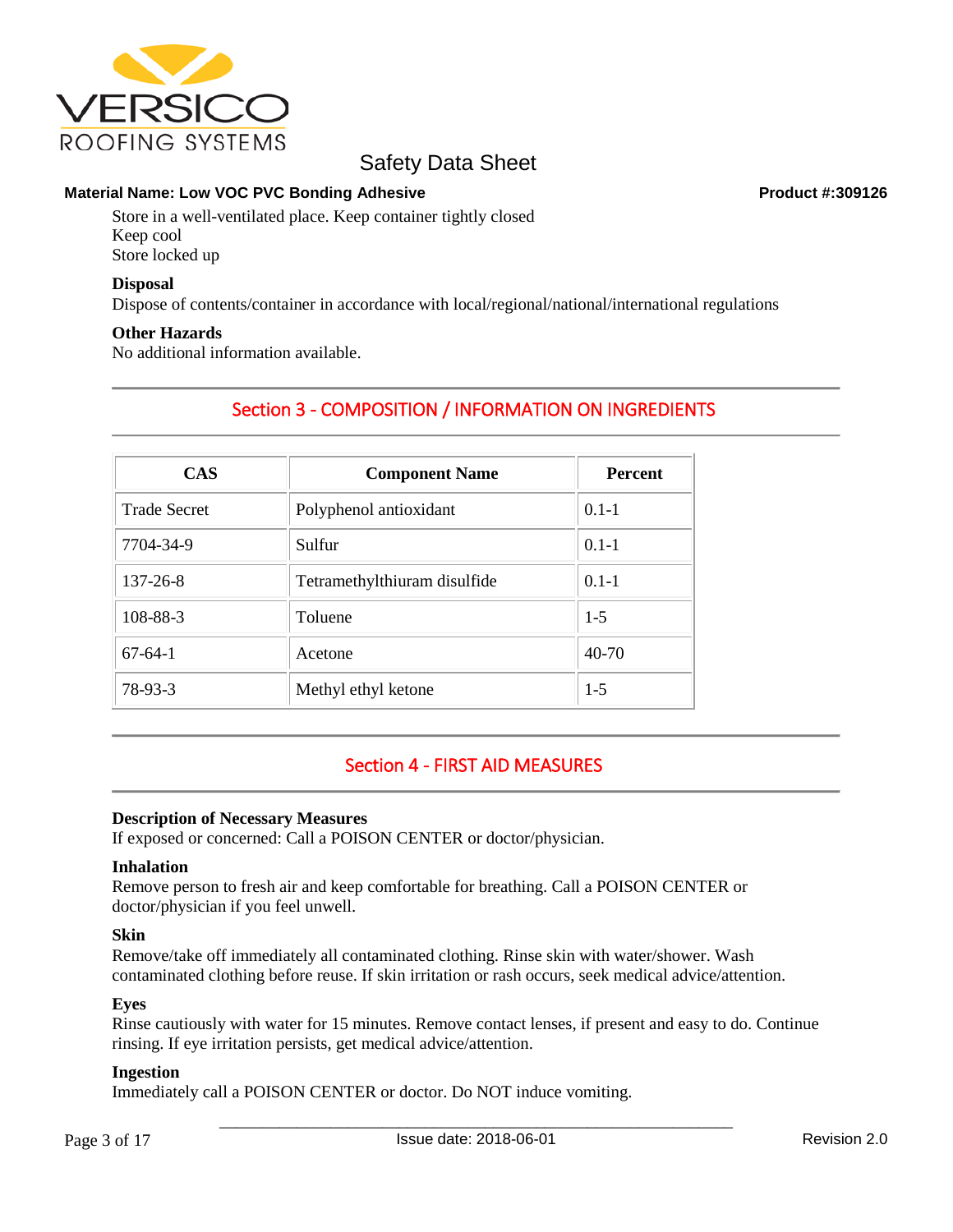

## **Material Name: Low VOC PVC Bonding Adhesive Product #:309126 Product #:309126**

**Indication of any immediate medical attention and special treatment needed** Treat symptomatically and supportively.

## **Most Important Symptoms/Effects**

## **Acute**

May be fatal if swallowed and enters airways. Causes serious eye irritation. May cause allergic skin reaction. Causes damage to central nervous system, kidneys. May cause respiratory irritation. May cause drowsiness or dizziness.

## **Delayed**

Causes damage to organs through prolonged or repeated exposure. central nervous system, peripheral nerve system, blood.

## **Note to Physicians**

Contains: toluene, acetone, methyl ethyl ketone.

## Section 5 - FIRE FIGHTING MEASURES

## **Extinguishing Media**

## **Suitable Extinguishing Media**

Dry chemical, foam or carbon dioxide. Water may be ineffective.

## **Unsuitable Extinguishing Media**

Do not use high-pressure water streams.

## **Special Hazards Arising from the Chemical**

Highly flammable liquid and vapor. Vapors are heavier than air and may travel a considerable distance to a source of ignition and flashback.

## **Hazardous Combustion Products**

Oxides of carbon, various hydrocarbons, nitrogen compounds, hydrogen cyanide

## **Advice for firefighters**

Keep away from heat, sparks, open flame, and hot surfaces - No smoking. Ground/bond container and receiving equipment. Take action to prevent static discharges.

## **Fire Fighting Measures**

Wear full protective fire fighting gear including self contained breathing apparatus (SCBA) for protection against possible exposure.

## Section 6 - ACCIDENTAL RELEASE MEASURES

## **Personal Precautions, Protective Equipment and Emergency Procedures**

Wear personal protective clothing and equipment, see Section 8.

## **Methods and Materials for Containment and Cleaning Up**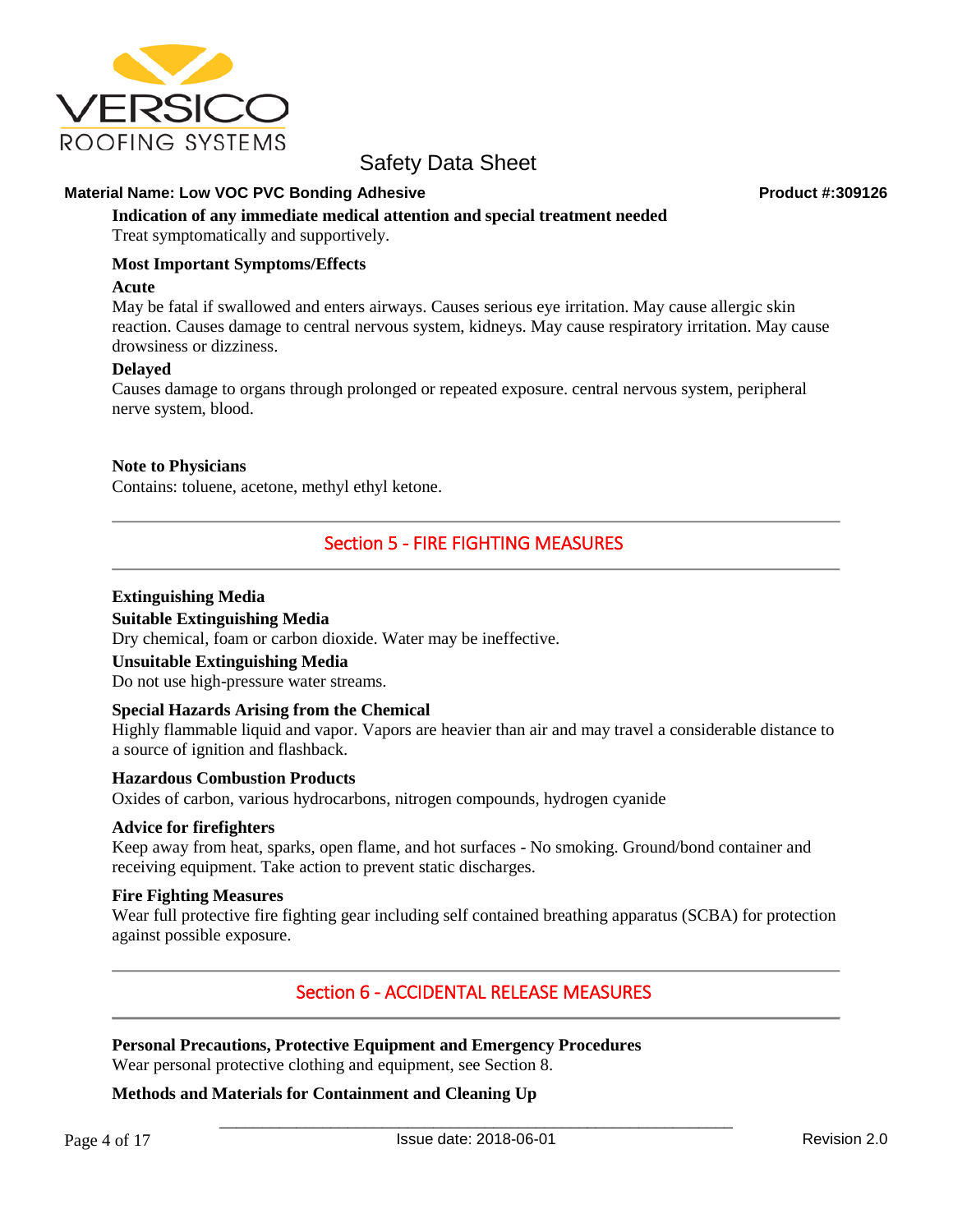

## **Material Name: Low VOC PVC Bonding Adhesive <b>Product #:309126** Product #:309126

Remove all sources of ignition. Avoid breathing vapors. Ventilate affected area. Absorb with earth, sand or other non-combustible material and transfer to container. Dike for later disposal. Dispose in accordance with all applicable regulations.

## **Environmental Precautions**

Avoid release to the environment.

## Section 7 - HANDLING AND STORAGE

## **Precautions for Safe Handling**

Obtain special instructions before use. Do not handle until all safety precautions have been read and understood. Keep container tightly closed. Keep away from heat/sparks/open flame/hot surfaces - No smoking. Ground/bond container and receiving equipment. Use explosion-proof electrical/ventilating/lighting equipment. Take precautionary measures against static discharge. Use only non-sparking tools. Use only outdoors or in a well-ventilated area. Wear protective gloves/protective clothing/eye protection/face protection. Do not breathe gas/fume/vapour/spray. Wash thoroughly after handling. Contaminated work clothing should not be allowed out of the workplace. Do not eat, drink or smoke when using this product. KEEP OUT OF REACH OF CHILDREN.

## **Conditions for Safe Storage, Including any Incompatibilities**

Store in a well-ventilated place. Keep container tightly closed Keep cool Store locked up Keep away from heat and ignition sources. Keep separated from incompatible substances. Do not cut, puncture, or weld on or near this container.

## **Incompatible Materials**

Strong oxidizing agents, strong acids, strong bases, alkali metals, halogens

## Section 8 - EXPOSURE CONTROLS / PERSONAL PROTECTION

## **Component Exposure Limits**

| Tetramethylthiuram<br>disulfide | $137 - 26 - 8$                                       |  |  |
|---------------------------------|------------------------------------------------------|--|--|
| ACGIH:                          | $0.05$ mg/m3 TWA inhalable fraction and vapor        |  |  |
| NIOSH:                          | $100$ mg/m $3$ IDLH<br>$5 \text{ mg/m}3 \text{ TWA}$ |  |  |
| OSHA (US):                      | $5 \text{ mg/m}3 \text{ TWA}$                        |  |  |
| Mexico:                         | 1 mg/m3 TWA LMPE-PPT                                 |  |  |
|                                 |                                                      |  |  |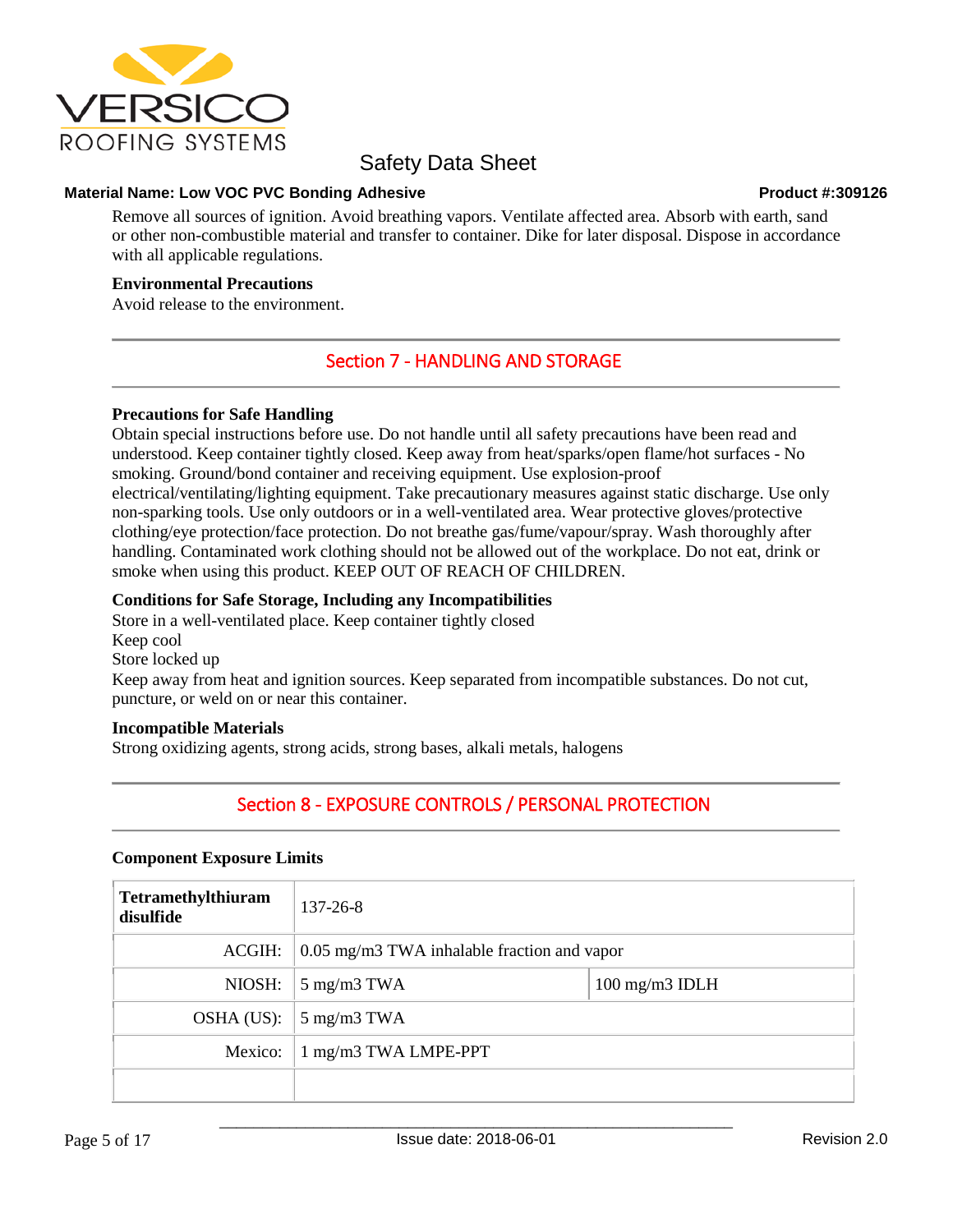

## **Material Name: Low VOC PVC Bonding Adhesive Product #:309126 Product #:309126**

| <b>Toluene</b>             | 108-88-3                                           |                              |  |
|----------------------------|----------------------------------------------------|------------------------------|--|
| ACGIH:                     | 20 ppm TWA                                         |                              |  |
| NIOSH:                     | 100 ppm TWA; 375 mg/m3 TWA                         | 150 ppm STEL; 560 mg/m3 STEL |  |
|                            | 500 ppm IDLH                                       |                              |  |
| Europe:                    | 50 ppm TWA; 192 mg/m3 TWA                          | 100 ppm STEL; 384 mg/m3 STEL |  |
|                            | Possibility of significant uptake through the skin |                              |  |
| OSHA (US):                 | 200 ppm TWA                                        | 300 ppm Ceiling              |  |
| Mexico:                    | 50 ppm TWA LMPE-PPT; 188 mg/m3 TWA LMPE-PPT        |                              |  |
|                            | Skin - potential for cutaneous absorption          |                              |  |
|                            |                                                    |                              |  |
| <b>Acetone</b>             | $67 - 64 - 1$                                      |                              |  |
| ACGIH:                     | 250 ppm TWA                                        | 500 ppm STEL                 |  |
| NIOSH:                     | 250 ppm TWA; 590 mg/m3 TWA                         | 2500 ppm IDLH (10% LEL)      |  |
| Europe:                    | 500 ppm TWA; 1210 mg/m3 TWA                        |                              |  |
| OSHA (US):                 | 1000 ppm TWA; 2400 mg/m3 TWA                       |                              |  |
| Mexico:                    | 1000 ppm TWA LMPE-PPT; 2400 mg/m3 TWA LMPE-PPT     |                              |  |
|                            | 1260 ppm STEL [LMPE-CT]; 3000 mg/m3 STEL [LMPE-CT] |                              |  |
|                            |                                                    |                              |  |
| <b>Methyl ethyl ketone</b> | 78-93-3                                            |                              |  |
| ACGIH:                     | 200 ppm TWA                                        | 300 ppm STEL                 |  |
| NIOSH:                     | 200 ppm TWA; 590 mg/m3 TWA                         | 300 ppm STEL; 885 mg/m3 STEL |  |
|                            | 3000 ppm IDLH                                      |                              |  |
| Europe:                    | 200 ppm TWA; 600 mg/m3 TWA                         | 300 ppm STEL; 900 mg/m3 STEL |  |
| OSHA (US):                 | 200 ppm TWA; 590 mg/m3 TWA                         |                              |  |
| Mexico:                    | 200 ppm TWA LMPE-PPT; 590 mg/m3 TWA LMPE-PPT       |                              |  |
|                            | 300 ppm STEL [LMPE-CT]; 885 mg/m3 STEL [LMPE-CT]   |                              |  |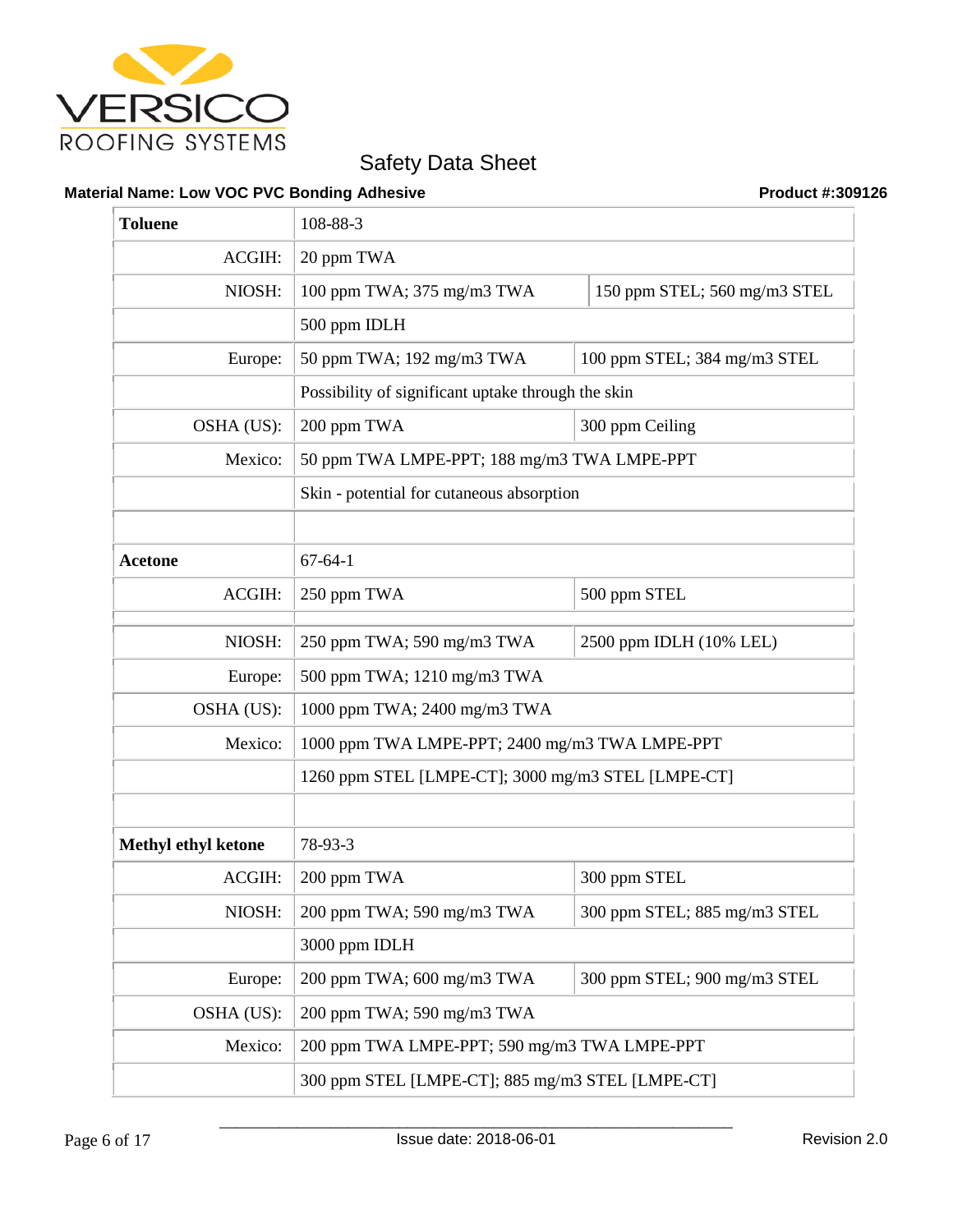

## **Material Name: Low VOC PVC Bonding Adhesive Product #:309126 Product #:309126**

**Biological limit value**

There are no biological limit values for any of this product's components.

#### **Engineering Controls**

Provide for sufficient ventilation. Ensure compliance with applicable exposure limits.

## **Individual Protection Measures, such as Personal Protective Equipment**

## **Eye/face protection**

Wear chemical safety goggles. Maintain eye wash fountain and quick-drench shower in work area.

## **Skin Protection**

Wear work clothes with long sleeves. White protective boots. Recommended material: protective skin cream.

## **Respiratory Protection**

In case of inadequate ventilation wear respiratory protection.

## **Glove Recommendations**

Wear impermeable gloves.

## Section 9 - PHYSICAL AND CHEMICAL PROPERTIES

| <b>Appearance</b>                 | pale yellow or amber             | <b>Physical State</b>                                             | liquid                   |
|-----------------------------------|----------------------------------|-------------------------------------------------------------------|--------------------------|
| Odor                              | ketone odor                      | <b>Color</b>                                                      | pale,yellow or amber     |
| <b>Odor Threshold</b>             | Not available                    | pH                                                                | Not available            |
| <b>Melting Point</b>              | $-95 - 87$ °C ( $-139 - 124$ °F) | <b>Boiling Point</b>                                              | 56 - 111 °C (133-231 °F) |
| <b>Freezing point</b>             | Not available                    | <b>Evaporation Rate</b>                                           | 6.1                      |
| <b>Boiling Point</b><br>Range     | Not available                    | <b>Flammability (solid,</b><br>Not available<br>gas)              |                          |
| <b>Autoignition</b>               | 404 °C (759 °F)                  | <b>Flash Point</b><br>$-18$ °C( $-0.4$ °F)                        |                          |
| <b>Lower Explosive</b><br>Limit   | 1.3 %                            | Not available<br><b>Decomposition</b>                             |                          |
| <b>Upper Explosive</b><br>Limit   | 12.8%                            | <b>Vapor Pressure</b>                                             | $171.9$ mmHg             |
| <b>Vapor Density</b><br>$(air=1)$ | 2.1                              | <b>Specific Gravity</b><br>Not available<br>$(water=1)$           |                          |
| <b>Water Solubility</b>           | Negligible                       | <b>Partition coefficient:</b><br>Not available<br>n-octanol/water |                          |
| <b>Viscosity</b>                  | $2000$ cps                       | <b>Solubility (Other)</b>                                         | Not available            |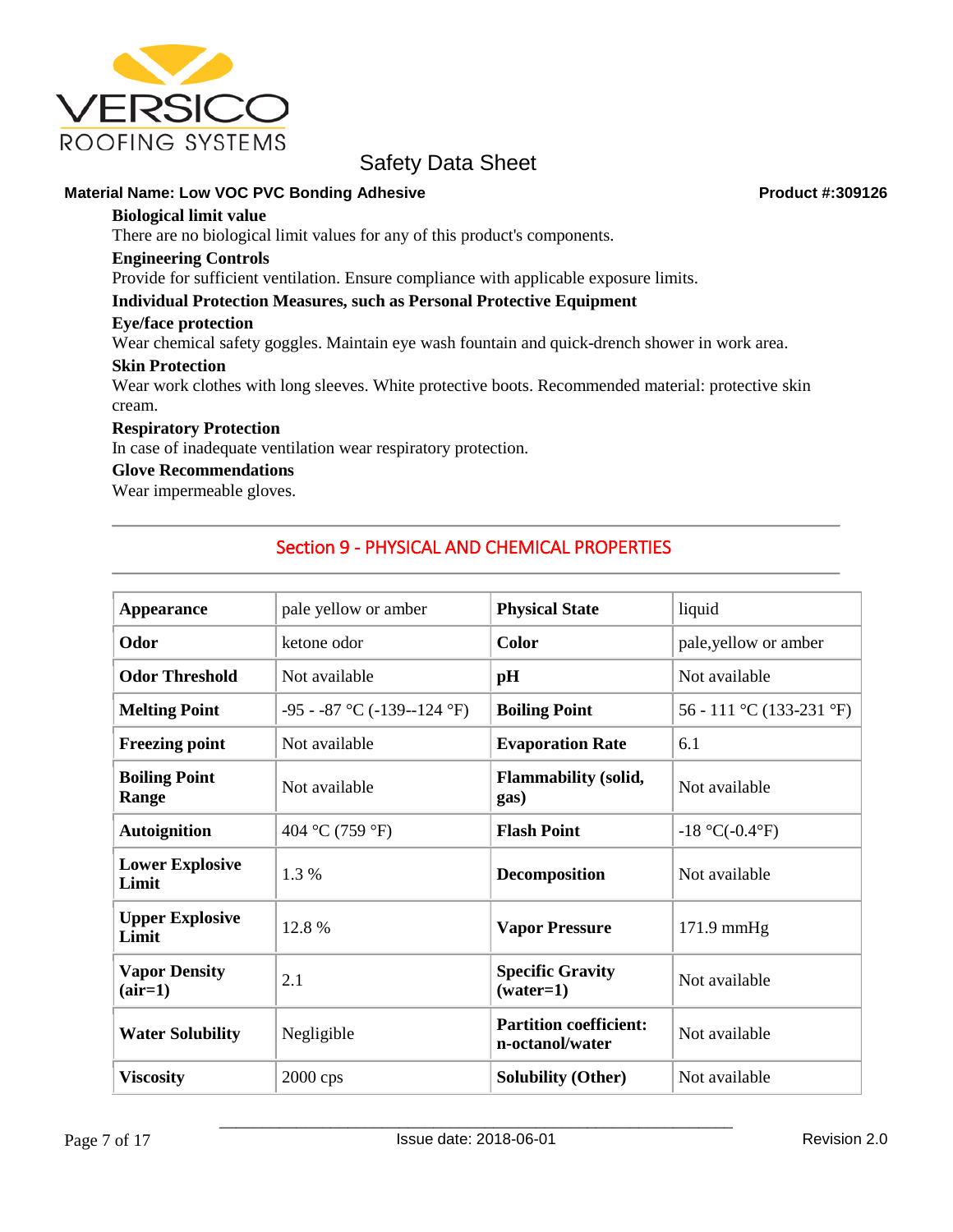

#### **Material Name: Low VOC PVC Bonding Adhesive <b>Product #:309126** Product #:309126

| <b>Density</b><br>(relative)<br>U.X | VOC | <250<br>் ஜ/ட<br>$\sim$ $<$ $\sim$<br>$\sim$ |
|-------------------------------------|-----|----------------------------------------------|
|-------------------------------------|-----|----------------------------------------------|

## **Other Information**

No additional information available.

# Section 10 - STABILITY AND REACTIVITY

#### **Reactivity**

No reactivity hazard is expected.

## **Chemical Stability**

Stable under normal conditions of use.

# **Possibility of Hazardous Reactions**

Hazardous polymerization will not occur.

## **Conditions to Avoid**

Avoid heat, flames, sparks and other sources of ignition. Avoid contact with incompatible materials.

#### **Incompatible Materials**

Strong oxidizing agents, strong acids, strong bases, alkali metals, halogens

## **Hazardous decomposition products**

Oxides of carbon, various hydrocarbons, nitrogen compounds, hydrogen cyanide

## Section 11 - TOXICOLOGICAL INFORMATION

## **Information on Likely Routes of Exposure**

## **Inhalation**

May cause respiratory irritation. May cause drowsiness or dizziness.

## **Skin Contact**

May cause mild skin irritation. May cause allergic skin reaction.

## **Eye Contact**

Causes serious eye irritation.

**Ingestion**

May be fatal if swallowed and enters airways.

## **Acute and Chronic Toxicity**

## **Component Analysis - LD50/LC50**

The components of this material have been reviewed in various sources and the following selected endpoints are published: Acrylonitrile-butadiene rubber (Mixture) Oral LD50 Rat >30 g/kg Dermal LD50 Rabbit >15 g/kg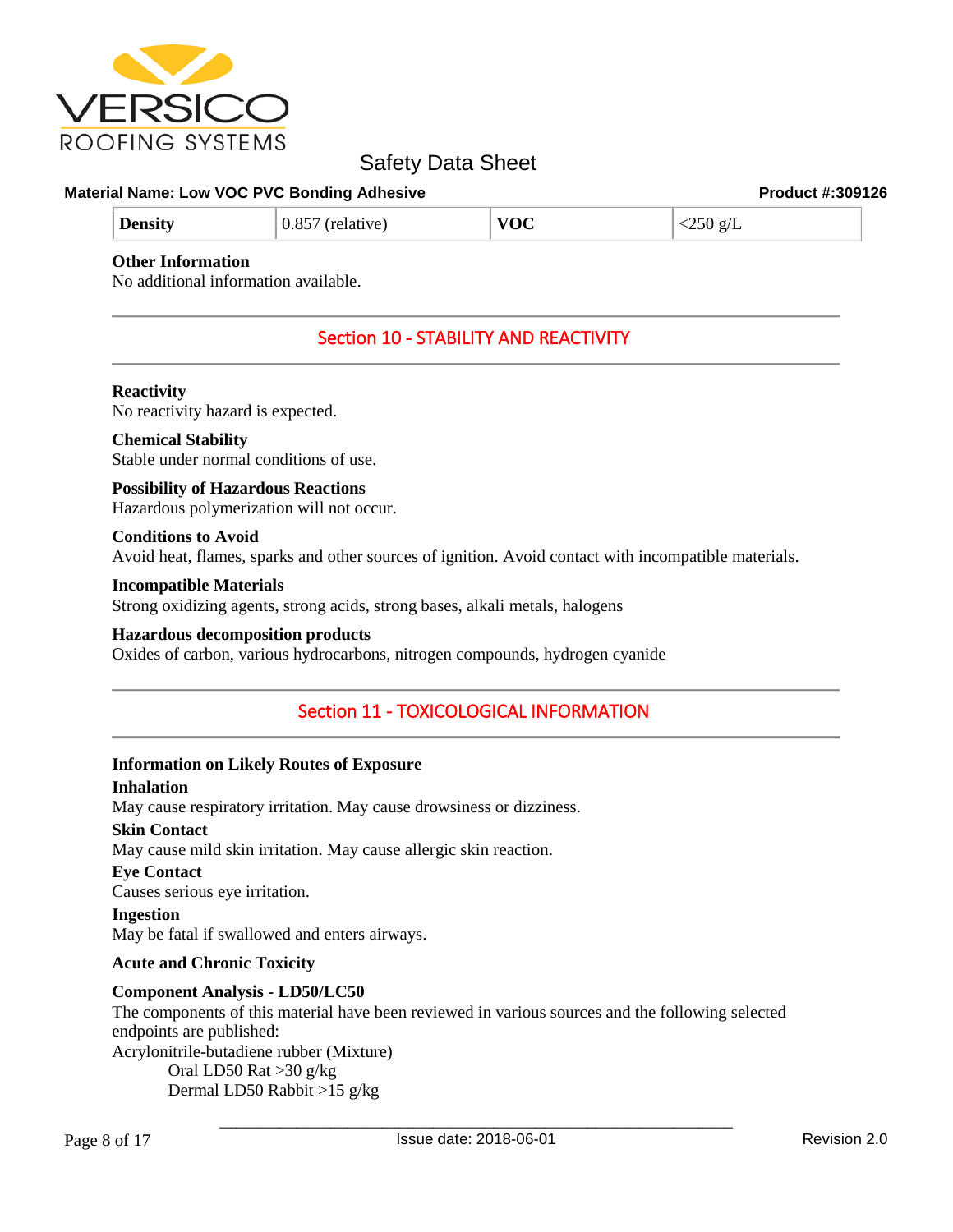

## **Material Name: Low VOC PVC Bonding Adhesive <b>Product #:309126** Product #:309126

Polyketone resin (Trade Secret) Oral LD50 Rat >10000 mg/kg

Polyphenol antioxidant (Trade Secret) Oral LD50 Rat >5000 mg/kg Dermal LD50 Rabbit >5000 mg/kg Inhalation LC50 Rat >165 mg/L 1 h

Sulfur (7704-34-9) Oral LD50 Rat >5050 mg/kg Dermal LD50 Rabbit >2020 mg/kg Inhalation LC50 Rat >5.49 mg/L

Tetramethylthiuram disulfide (137-26-8) Oral LD50 Rat 560 mg/kg Dermal LD50 Rat >2000 mg/kg Inhalation LC50 Rat 500 mg/m3 4 h

Toluene (108-88-3) Oral LD50 Rat >7000 mg/kg Dermal LD50 Rabbit 12 - 14 g/kg Inhalation LC50 Rat 30 - 35 mg/L

Acetone (67-64-1) Oral LD50 Rat 5800 mg/kg Dermal LD50 Guinea pig >7246 mg/kg Inhalation LC50 Rat 32000 ppm 4 h

Methyl ethyl ketone (78-93-3) Oral LD50 Rat 2737 mg/kg Dermal LD50 Rabbit 6480 mg/kg Inhalation LC50 Mouse 320 mg/L 4 h

## **Immediate Effects**

May be fatal if swallowed and enters airways. Causes serious eye irritation. May cause allergic skin reaction. Causes damage to central nervous system, kidneys. May cause respiratory irritation. May cause drowsiness or dizziness.

## **Delayed Effects**

Causes damage to organs through prolonged or repeated exposure: central nervous system, peripheral nerve system, blood.

## **Irritation/Corrosivity Data**

Causes serious eye irritation. May cause respiratory irritation.

## **Respiratory Sensitization**

No data available.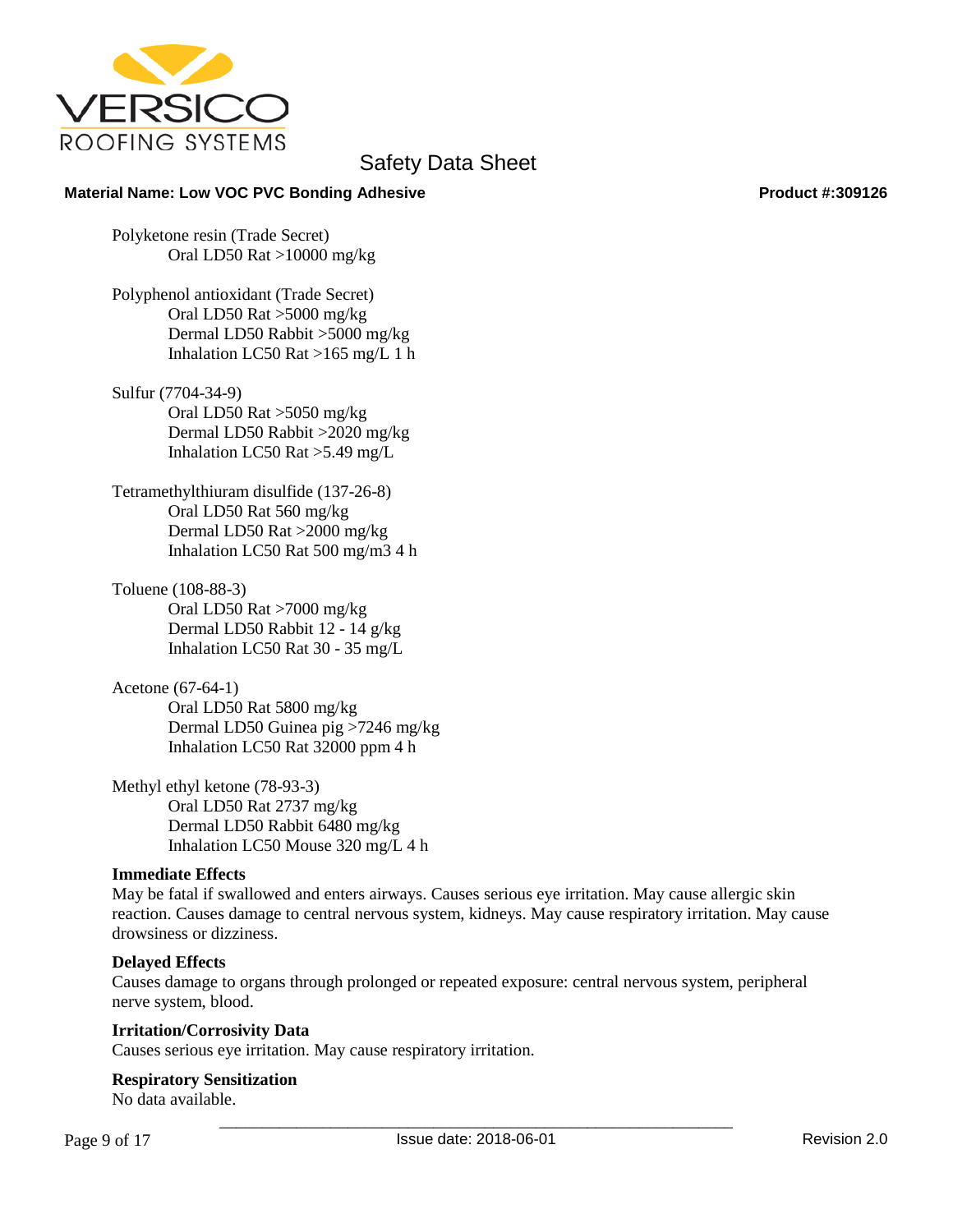

## **Material Name: Low VOC PVC Bonding Adhesive <b>Product #:309126** Product #:309126

## **Dermal Sensitization**

May cause allergic skin reaction.

#### **Component Carcinogenicity**

| <b>Tetramethylthiuram</b><br>disulfide | $137 - 26 - 8$                                                        |
|----------------------------------------|-----------------------------------------------------------------------|
| ACGIH:                                 | A4 - Not Classifiable as a Human Carcinogen                           |
| IARC:                                  | Monograph 53 [1991]; Supplement 7 [1987] (Group 3 (not classifiable)) |
|                                        |                                                                       |
| <b>Toluene</b>                         | 108-88-3                                                              |
| ACGIH:                                 | A4 - Not Classifiable as a Human Carcinogen                           |
| IARC:                                  | Monograph 71 [1999]; Monograph 47 [1989] (Group 3 (not classifiable)) |
|                                        |                                                                       |
| Acetone                                | $67 - 64 - 1$                                                         |
| ACGIH:                                 | A4 - Not Classifiable as a Human Carcinogen                           |

## **Germ Cell Mutagenicity**

No data available.

## **Reproductive Toxicity**

No data available.

## **Specific Target Organ Toxicity - Single Exposure**

kidneys, central nervous system

## **Specific Target Organ Toxicity - Repeated Exposure**

blood, peripheral nerve system, central nervous system

## **Aspiration hazard**

May be fatal if swallowed and enters airways.

## **Medical Conditions Aggravated by Exposure**

Tetramethylthiuram disulfide is classified as a mutagen and reproductive toxicant. However, this component is bound in the polymer portion of the adhesive after manufacturing. After installation of this adhesive, this component is ultimately consumed in the curing reaction. Therefore, this product is not classified as a mutagen or reproductive toxicant.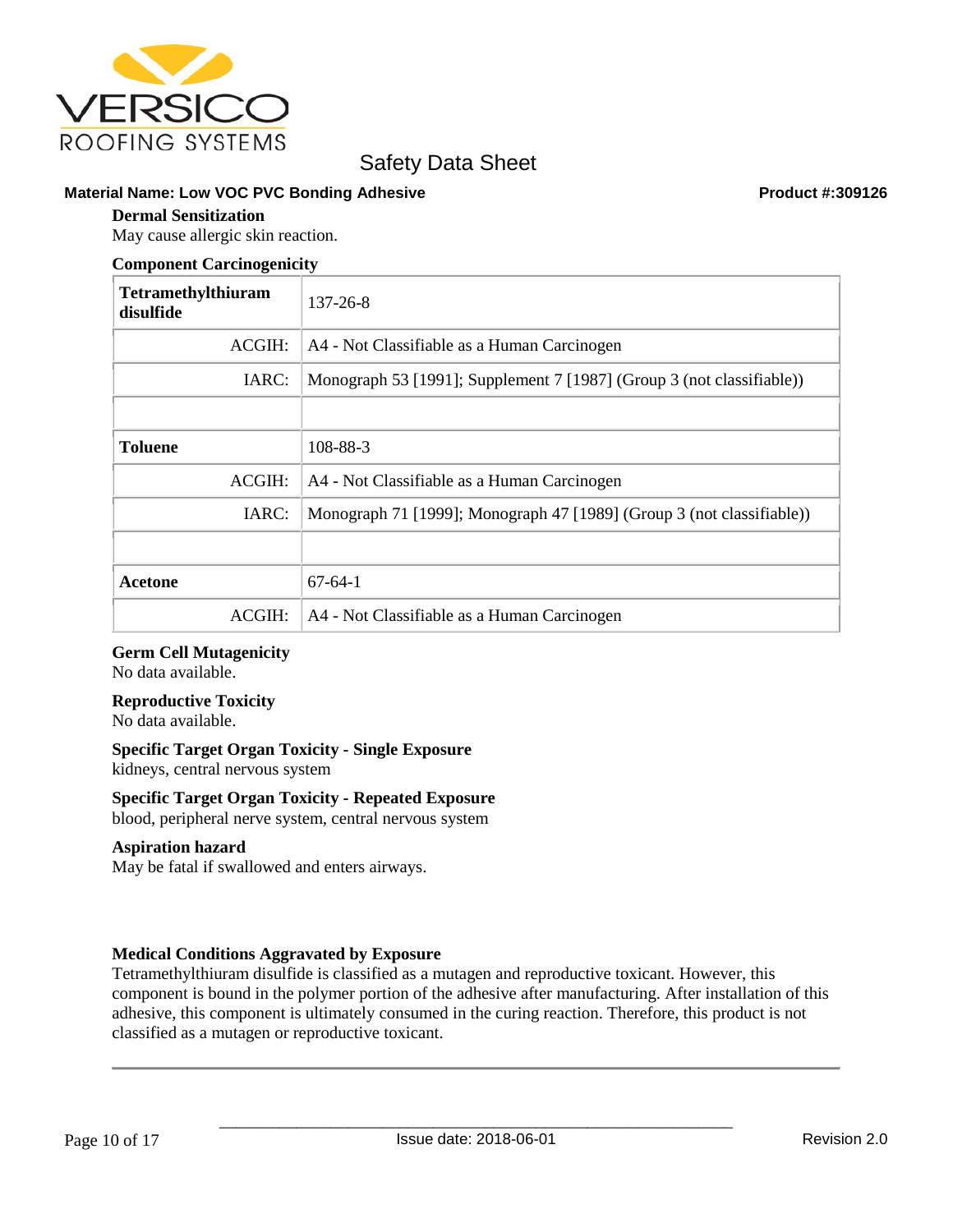

## **Material Name: Low VOC PVC Bonding Adhesive Product #:309126 Product #:309126**

Section 12 - ECOLOGICAL INFORMATION

## **Ecotoxicity**

Avoid release to the environment.

| <b>Component Analysis - Aquatic Toxicity</b> |                                                                                                                                                                                                                                                                                                                                                                                                                                                                                                                                 |  |
|----------------------------------------------|---------------------------------------------------------------------------------------------------------------------------------------------------------------------------------------------------------------------------------------------------------------------------------------------------------------------------------------------------------------------------------------------------------------------------------------------------------------------------------------------------------------------------------|--|
| Polyphenol<br>antioxidant                    | <b>Trade Secret</b>                                                                                                                                                                                                                                                                                                                                                                                                                                                                                                             |  |
| Fish:                                        | LC50 96 h Oncorhynchus mykiss $>0.2$ mg/L [semi-static]                                                                                                                                                                                                                                                                                                                                                                                                                                                                         |  |
| Algae:                                       | EC50 72 h Pseudokirchneriella subcapitata > 0.2 mg/L IUCLID                                                                                                                                                                                                                                                                                                                                                                                                                                                                     |  |
| Invertebrate:                                | EC50 48 h Daphnia magna > 0.2 mg/L IUCLID                                                                                                                                                                                                                                                                                                                                                                                                                                                                                       |  |
|                                              |                                                                                                                                                                                                                                                                                                                                                                                                                                                                                                                                 |  |
| <b>Sulfur</b>                                | 7704-34-9                                                                                                                                                                                                                                                                                                                                                                                                                                                                                                                       |  |
| Fish:                                        | LC50 96 h Brachydanio rerio 866 mg/L [static];<br>LC50 96 h Lepomis macrochirus <14 mg/L [static];<br>LC50 96 h Oncorhynchus mykiss >180 mg/L [static]                                                                                                                                                                                                                                                                                                                                                                          |  |
|                                              |                                                                                                                                                                                                                                                                                                                                                                                                                                                                                                                                 |  |
| Tetramethylthiuram<br>disulfide              | 137-26-8                                                                                                                                                                                                                                                                                                                                                                                                                                                                                                                        |  |
| Fish:                                        | LC50 96 h Cyprinus carpio 0.0003 mg/L [semi-static];<br>LC50 96 h Lepomis macrochirus 0.13 mg/L;<br>LC50 96 h Lepomis macrochirus 0.034 - 0.05005 mg/L [static];<br>LC50 96 h Oncorhynchus mykiss 0.048 mg/L;<br>LC50 96 h Oncorhynchus mykiss 0.00024 - 0.00028 mg/L [semi-static]; LC50<br>96 h Oncorhynchus mykiss 0.09 - 0.17 mg/L [static];<br>LC50 96 h Pimephales promelas 0.27 mg/L;<br>LC50 96 h Pimephales promelas 0.0491 - 0.0611 nM [semi-static];<br>LC50 96 h Poecilia reticulata 0.22 - 0.33 mg/L [semi-static] |  |
| Algae:                                       | EC50 96 h Desmodesmus subspicatus < 0.1 mg/L IUCLID                                                                                                                                                                                                                                                                                                                                                                                                                                                                             |  |
| Invertebrate:                                | EC50 48 h Daphnia magna 0.21 mg/L IUCLID                                                                                                                                                                                                                                                                                                                                                                                                                                                                                        |  |
|                                              |                                                                                                                                                                                                                                                                                                                                                                                                                                                                                                                                 |  |
| <b>Toluene</b>                               | 108-88-3                                                                                                                                                                                                                                                                                                                                                                                                                                                                                                                        |  |
| Fish:                                        | LC50 96 h Pimephales promelas 15.22 - 19.05 mg/L [flow-through] (1 day old);<br>LC50 96 h Pimephales promelas 12.6 mg/L [static];                                                                                                                                                                                                                                                                                                                                                                                               |  |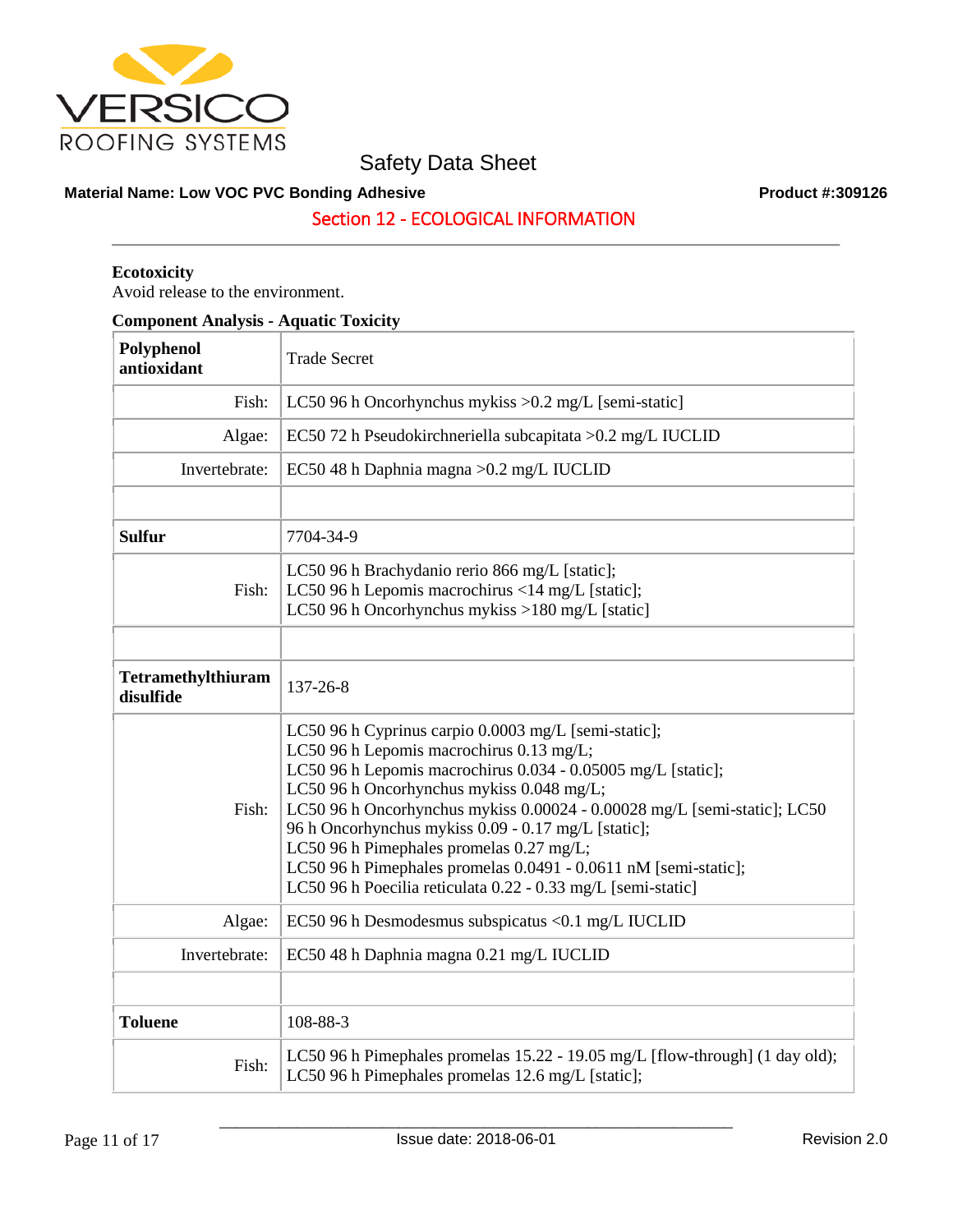

## **Material Name: Low VOC PVC Bonding Adhesive <b>Product #:309126** Product #:309126

|                            | LC50 96 h Oncorhynchus mykiss 5.89 - 7.81 mg/L [flow-through];<br>LC50 96 h Oncorhynchus mykiss 14.1 - 17.16 mg/L [static];<br>LC50 96 h Oncorhynchus mykiss 5.8 mg/L [semi-static];<br>LC50 96 h Lepomis macrochirus 11 - 15 mg/L [static];<br>LC50 96 h Oryzias latipes 54 mg/L [static];<br>LC50 96 h Poecilia reticulata 28.2 mg/L [semi-static];<br>LC50 96 h Poecilia reticulata 50.87 - 70.34 mg/L [static] |
|----------------------------|--------------------------------------------------------------------------------------------------------------------------------------------------------------------------------------------------------------------------------------------------------------------------------------------------------------------------------------------------------------------------------------------------------------------|
| Algae:                     | EC50 96 h Pseudokirchneriella subcapitata >433 mg/L IUCLID;<br>EC50 72 h Pseudokirchneriella subcapitata 12.5 mg/L [static] EPA                                                                                                                                                                                                                                                                                    |
| Invertebrate:              | EC50 48 h Daphnia magna 5.46 - 9.83 mg/L [static] EPA;<br>EC50 48 h Daphnia magna 11.5 mg/L IUCLID                                                                                                                                                                                                                                                                                                                 |
|                            |                                                                                                                                                                                                                                                                                                                                                                                                                    |
| <b>Acetone</b>             | $67-64-1$                                                                                                                                                                                                                                                                                                                                                                                                          |
| Fish:                      | LC50 96 h Oncorhynchus mykiss 4.74 - 6.33 mL/L;<br>LC50 96 h Pimephales promelas 6210 - 8120 mg/L [static];<br>LC50 96 h Lepomis macrochirus 8300 mg/L                                                                                                                                                                                                                                                             |
| Invertebrate:              | EC50 48 h Daphnia magna 10294 - 17704 mg/L [static] EPA;<br>EC50 48 h Daphnia magna 12600 - 12700 mg/L IUCLID                                                                                                                                                                                                                                                                                                      |
|                            |                                                                                                                                                                                                                                                                                                                                                                                                                    |
| <b>Methyl ethyl ketone</b> | 78-93-3                                                                                                                                                                                                                                                                                                                                                                                                            |
| Fish:                      | LC50 96 h Pimephales promelas 3130 - 3320 mg/L [flow-through];<br>LC50 96 hr Pimephales promelas 2993 mg/L [static]                                                                                                                                                                                                                                                                                                |
| Invertebrate:              | EC50 48 h Daphnia magna > 520 mg/L IUCLID;<br>EC50 48 h Daphnia magna 5091 mg/L IUCLID;<br>EC50 48 h Daphnia magna 4025 - 6440 mg/L [static] EPA                                                                                                                                                                                                                                                                   |

## **Persistence and Degradability**

No information available for the product.

## **Bioaccumulative Potential**

No information available for the product.

## **Mobility**

No information available for the product.

## **Other Toxicity**

No additional information available.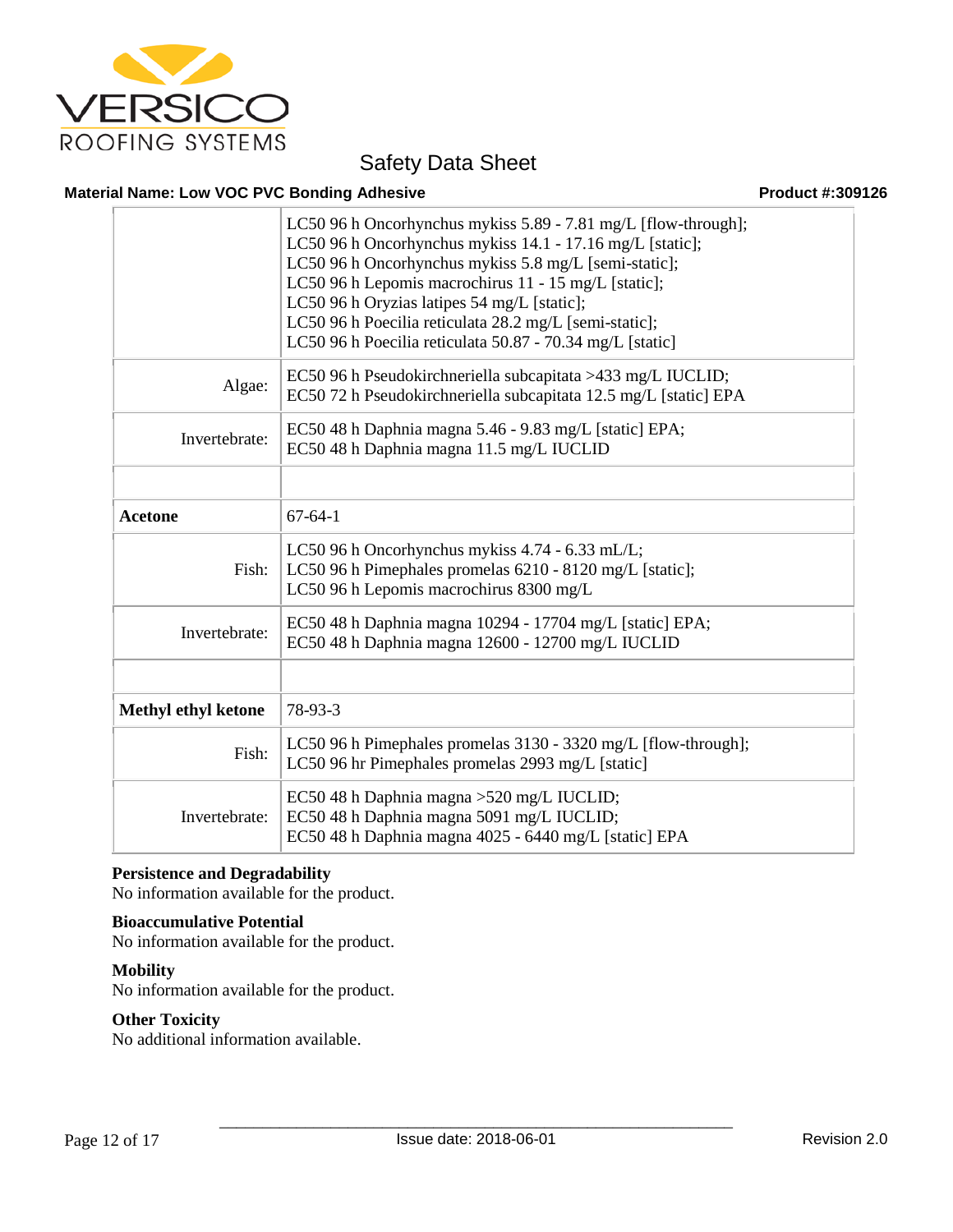

## **Material Name: Low VOC PVC Bonding Adhesive <b>Product #:309126** Product #:309126

## Section 13 - DISPOSAL CONSIDERATIONS

**Disposal Methods** Dispose of contents/container in accordance with local/regional/national/international regulations.

Section 14 - TRANSPORT INFORMATION

**US DOT Information: Shipping Name:**Adhesives **Hazard Class:** 3 **UN/NA #:** UN1133 **Packing Group:** II **Required Label(s):** 3 **Additional information:** Special Provisions (172.102): 149, B52, IB2, T4, TP1, TP8

**IATA Information: UN#:** UN1133

**IMDG Information: UN#:** UN1133

**TDG Information: UN#:** UN1133

## Section 15 - REGULATORY INFORMATION

## **U.S. Federal Regulations**

This material contains one or more of the following chemicals required to be identified under SARA Section 302 (40 CFR 355 Appendix A), SARA Section 313 (40 CFR 372.65), CERCLA (40 CFR 302.4), TSCA 12(b), and/or require an OSHA process safety plan.

| Tetramethylthiuram disulfide   137-26-8 |                                  |
|-----------------------------------------|----------------------------------|
| SARA 313:                               | 1 % de minimis concentration     |
| CERCLA:                                 | 10 lb final RQ; 4.54 kg final RQ |
| Toluene                                 | 108-88-3                         |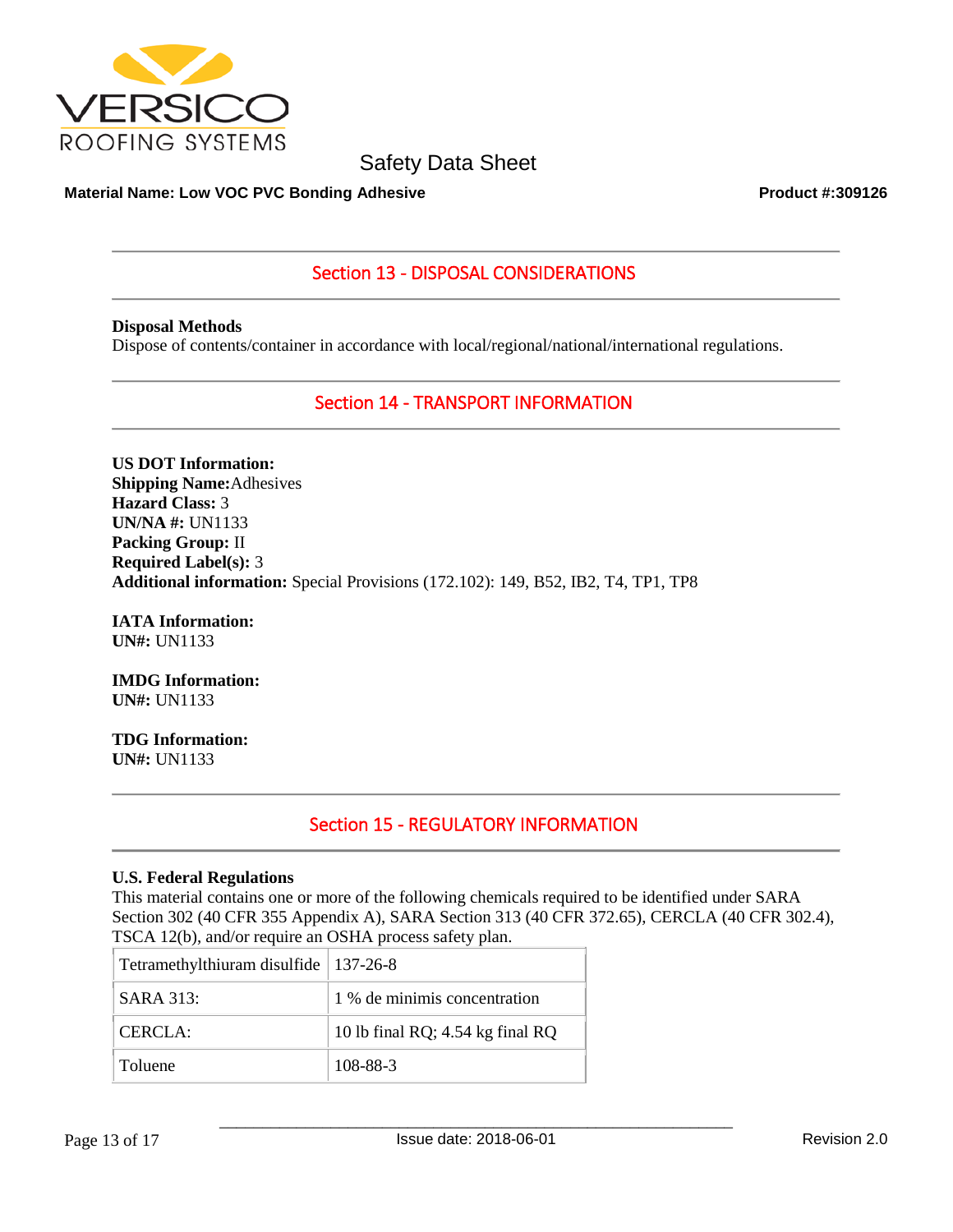

## **Material Name: Low VOC PVC Bonding Adhesive <b>Product #:309126** Product #:309126

| SARA 313:           | 1 % de minimis concentration       |
|---------------------|------------------------------------|
| <b>CERCLA:</b>      | 1000 lb final RQ; 454 kg final RQ  |
| Acetone             | $67-64-1$                          |
| <b>CERCLA:</b>      | 5000 lb final RQ; 2270 kg final RQ |
| Methyl ethyl ketone | 78-93-3                            |
| CERCLA:             | 5000 lb final RQ; 2270 kg final RQ |

## **SARA Section 311/312 (40 CFR 370 Subparts B and C) Acute Health:** Yes **Chronic Health:** Yes **Fire:** Yes **Pressure:** No **Reactivity:** No

## **U.S. State Regulations**

The following components appear on one or more of the following state hazardous substances lists:

| Component                    | <b>CAS</b>  | <b>CA</b> | MA  | <b>MN</b>      | NJ  | <b>PA</b>  |
|------------------------------|-------------|-----------|-----|----------------|-----|------------|
| Sulfur                       | 7704-34-9   | Yes       | Yes | N <sub>0</sub> | Yes | Yes.       |
| Tetramethylthiuram disulfide | $ 137-26-8$ | Yes       | Yes | <b>Yes</b>     | Yes | <b>Yes</b> |
| Toluene                      | 108-88-3    | Yes       | Yes | Yes            | Yes | <b>Yes</b> |
| Acetone                      | $67-64-1$   | Yes       | Yes | Yes            | Yes | <b>Yes</b> |
| Methyl ethyl ketone          | 78-93-3     | Yes       | Yes | Yes            | Yes | Yes        |

## **The following statement(s) are provided under the California Safe Drinking Water and Toxic Enforcement Act of 1986 (Proposition 65):**

WARNING! This product contains a chemical known to the state of California to cause reproductive/developmental effects

| Toluene | 108-88-3                                            |
|---------|-----------------------------------------------------|
|         | Repro/Dev. Tox   developmental toxicity, $1/1/1991$ |

## **Canadian WHMIS Ingredient Disclosure List (IDL)**

Components of this material have been checked against the Canadian WHMIS Ingredients Disclosure List. The List is composed of chemicals which must be identified on MSDSs if they are included in products which meet WHMIS criteria specified in the Controlled Products Regulations and are present above the threshold limits listed on the IDL

| Tetramethylthiuram disulfide   137-26-8 |          |
|-----------------------------------------|----------|
|                                         | $1\%$    |
| Toluene                                 | 108-88-3 |
|                                         | $1\%$    |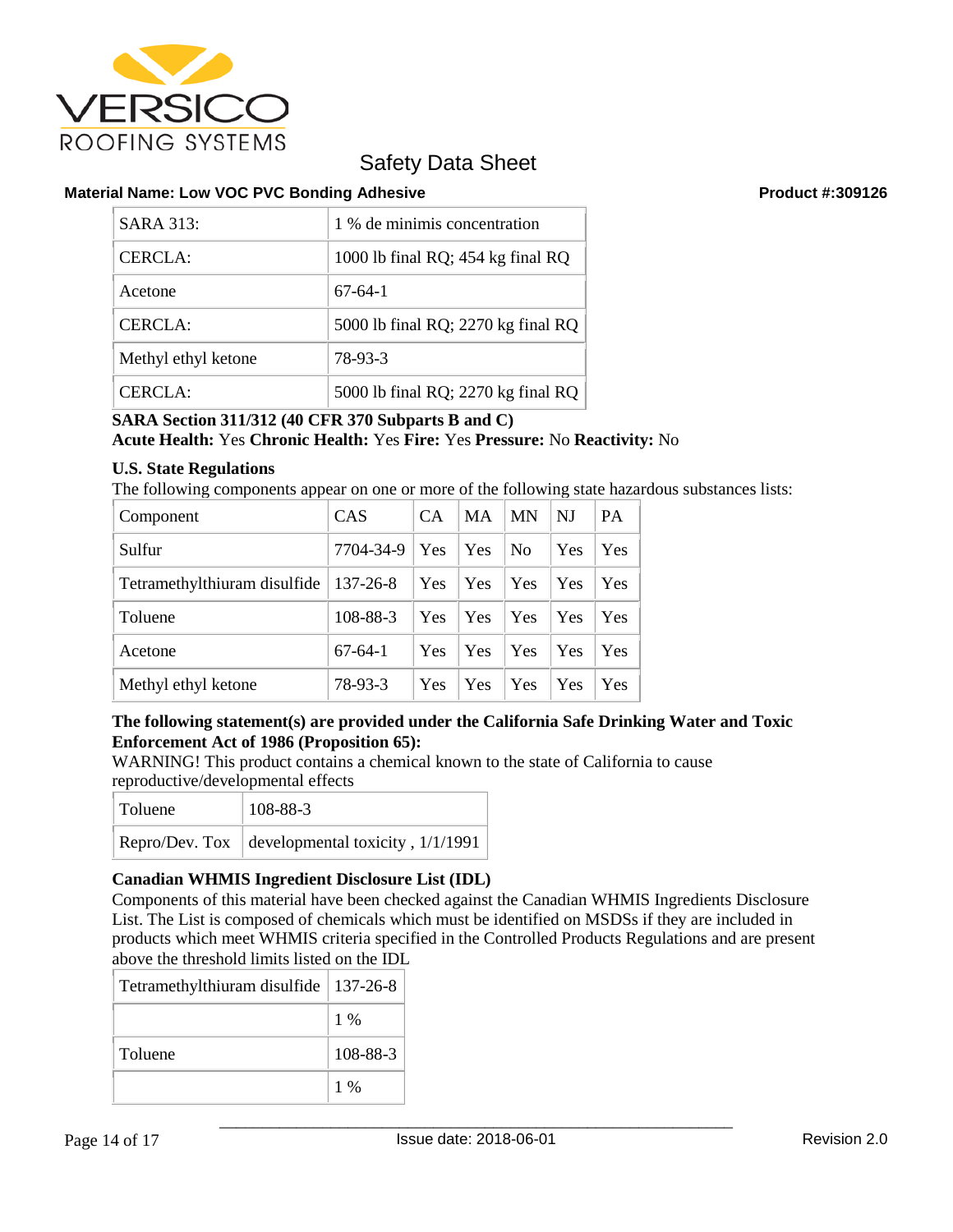

## **Material Name: Low VOC PVC Bonding Adhesive <b>Product #:309126** Product #:309126

| Acetone             | $67-64-1$ |
|---------------------|-----------|
|                     | $1\%$     |
| Methyl ethyl ketone | 78-93-3   |
|                     | $1\%$     |

## **Component Analysis - Inventory**

Acrylonitrile-butadiene rubber (Mixture)

| <b>US</b> | СA                                                         | EU | AU | PH                                             | JP<br><b>ENCS</b> | <b>ISHL</b> | $KR -$<br><b>KECI/KECL</b> | $KR -$<br><b>TCCA</b> | <b>CN</b> | NZ | $MX \mid$       |
|-----------|------------------------------------------------------------|----|----|------------------------------------------------|-------------------|-------------|----------------------------|-----------------------|-----------|----|-----------------|
|           | $\left  \right.$ Yes $\left  \right.$ DSL $\left  \right.$ |    |    | $\vert$ No $\vert$ Yes $\vert$ Yes $\vert$ Yes |                   | No          | Yes                        | No                    |           |    | Yes   Yes   Yes |

## Polyphenol antioxidant (Trade Secret)

| <b>US</b>  | CA           | EU                              | AU | PH | $JP -$<br><b>ENCS</b> | $JP -$<br><b>ISHL</b> | $KR -$<br><b>KECI/KECL</b> | $KR -$<br><b>TCCA</b> | <b>CN</b> | NZ             | $MX \mid$ |
|------------|--------------|---------------------------------|----|----|-----------------------|-----------------------|----------------------------|-----------------------|-----------|----------------|-----------|
| $Yes \mid$ | $\mathsf{L}$ | $ $ EIN $ $ Yes $ $ Yes $ $ Yes |    |    |                       | No                    | Yes                        | No                    |           | Yes   Yes   No |           |

## Sulfur (7704-34-9)

| <b>US</b> | CA  | EU | AU | PH                   | $JP -$<br><b>ENCS</b> | $JP -$<br><b>ISHL</b> | $KR -$<br><b>KECI/KECL</b> | $KR -$<br><b>TCCA</b> | <b>CN</b> | NZ  | MX  |
|-----------|-----|----|----|----------------------|-----------------------|-----------------------|----------------------------|-----------------------|-----------|-----|-----|
| Yes       | DSL |    |    | EIN   Yes   Yes   No |                       | No                    | Yes                        | No                    | Yes       | Yes | Yes |

## Tetramethylthiuram disulfide (137-26-8)

| <b>US</b>                                 | CA    | EU                              | AU | PH | $JP -$<br><b>ENCS</b> | $JP -$<br><b>ISHL</b> | $KR -$<br><b>KECI/KECL</b> | $KR -$<br><b>TCCA</b> | <b>CN</b> | <b>NZ</b>       | MX |
|-------------------------------------------|-------|---------------------------------|----|----|-----------------------|-----------------------|----------------------------|-----------------------|-----------|-----------------|----|
| $\vert$ Yes <sup><math>\vert</math></sup> | ' DSL | $ $ EIN $ $ Yes $ $ Yes $ $ Yes |    |    |                       | Yes                   | Yes                        | No                    |           | Yes   Yes   Yes |    |

## Toluene (108-88-3)

| <b>US</b>  | CA               | EU                 | AU | PH | $JP -$<br><b>ENCS</b> | $JP -$<br><b>ISHL</b> | $KR -$<br><b>KECI/KECL</b> | $KR -$<br><b>TCCA</b> | <b>CN</b> | NZ  | MX  |
|------------|------------------|--------------------|----|----|-----------------------|-----------------------|----------------------------|-----------------------|-----------|-----|-----|
| $Yes \mid$ | DSL <sup>'</sup> | $ ENN Yes Yes Yes$ |    |    |                       | N <sub>o</sub>        | Yes                        | No                    | Yes       | Yes | Yes |

Acetone (67-64-1)

| $T$ $T$ $C$<br>ບມ | ◡▴ | $- - -$<br>. .<br>◡ | 1 X U | DU<br>. | $-$<br>1 L<br>-<br>JI<br><b>ENCS</b><br>⊷<br>ັ | <b>TD</b><br>-<br>$J_{\perp}$<br><b>TOTT</b><br>שונטו | T<br>v<br>г<br><b>TTT</b><br>.,<br>-<br>н.<br>17LVL<br> | ₽<br>n<br><b>TTT</b><br>ິ | $\sim$<br>`N.<br>ິ | $\sqrt{17}$<br>N<br>$\sim$ | N<br><b>TATT</b> |
|-------------------|----|---------------------|-------|---------|------------------------------------------------|-------------------------------------------------------|---------------------------------------------------------|---------------------------|--------------------|----------------------------|------------------|
|-------------------|----|---------------------|-------|---------|------------------------------------------------|-------------------------------------------------------|---------------------------------------------------------|---------------------------|--------------------|----------------------------|------------------|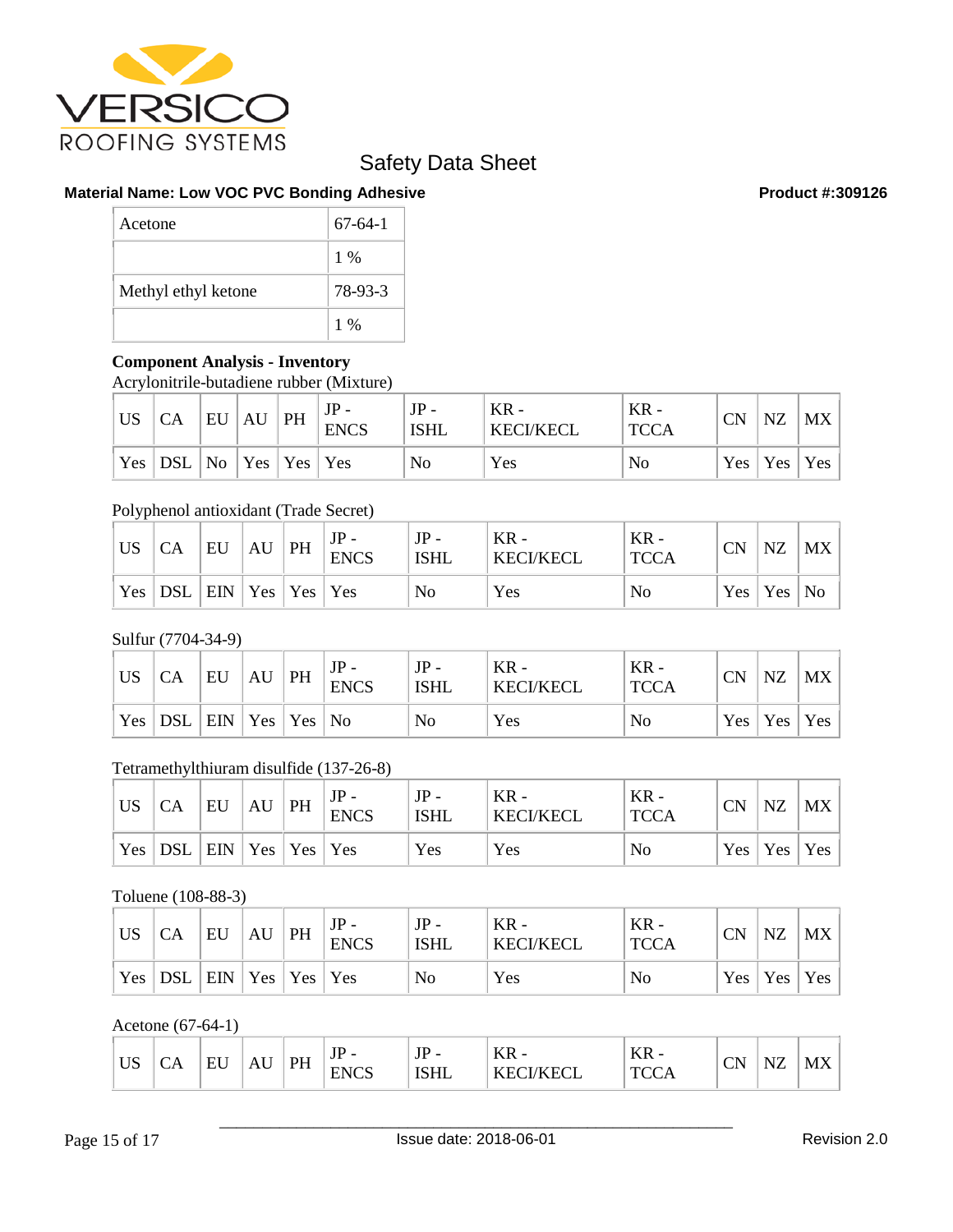

## **Material Name: Low VOC PVC Bonding Adhesive Product #:309126 Product #:309126**

| Yes<br>$ -$<br>$\sim$ $\sim$<br><b>EIN</b><br>Yes<br>DSL<br>N0<br><b>Yes</b><br>y es | $V \alpha c$<br>1 U.S | $\sum_{\alpha}$<br>No<br><b>Y</b> es<br>$\mathbf{v} \, \mathbf{v}$<br>ັບ<br>$\overline{\phantom{a}}$<br>- |
|--------------------------------------------------------------------------------------|-----------------------|-----------------------------------------------------------------------------------------------------------|
|--------------------------------------------------------------------------------------|-----------------------|-----------------------------------------------------------------------------------------------------------|

Methyl ethyl ketone (78-93-3)

| <b>US</b> | CA                                                                      | EU | AU | PH | <b>ENCS</b> | $JP -$<br><b>ISHL</b> | $KR -$<br>  KECI/KECL | $KR -$<br><b>TCCA</b> | <b>CN</b> | <b>NZ</b> | MX              |
|-----------|-------------------------------------------------------------------------|----|----|----|-------------|-----------------------|-----------------------|-----------------------|-----------|-----------|-----------------|
|           | $\vert$ Yes $\vert$ DSL $\vert$ EIN $\vert$ Yes $\vert$ Yes $\vert$ Yes |    |    |    |             | No                    | Yes                   | No                    |           |           | Yes   Yes   Yes |

## Section 16 - OTHER INFORMATION

## **HMIS Rating**

Health: 2\* Fire: 3 Reactivity: 0 Hazard Scale:  $0 =$  Minimal  $1 =$  Slight  $2 =$  Moderate  $3 =$  Serious  $4 =$  Severe  $* =$  Chronic hazard

## **NFPA Ratings**

Health: 2 Fire: 3 Reactivity: 0 Hazard Scale:  $0 =$  Minimal  $1 =$  Slight  $2 =$  Moderate  $3 =$  Serious  $4 =$  Severe

## **Summary of Changes**

Revision Date: June 1, 2018 Revision Note: General Update

## **Key / Legend**

ACGIH - American Conference of Governmental Industrial Hygienists; ADR - European Road Transport; AU - Australia; BOD - Biochemical Oxygen Demand; C - Celsius; CA - Canada; CAS - Chemical Abstracts Service; CERCLA - Comprehensive Environmental Response, Compensation, and Liability Act; CLP - Classification, Labelling, and Packaging; CN - China; CPR - Controlled Products Regulations; DFG - Deutsche Forschungsgemeinschaft; DOT - Department of Transportation; DSD - Dangerous Substance Directive; DSL - Domestic Substances List; EEC - European Economic Community; EINECS - European Inventory of Existing Commercial Chemical Substances; EPA - Environmental Protection Agency; EU - European Union; F - Fahrenheit; IARC - International Agency for Research on Cancer; IATA - International Air Transport Association; ICAO - International Civil Aviation Organization; IDL - Ingredient Disclosure List; IDLH - Immediately Dangerous to Life and Health; IMDG - International Maritime Dangerous Goods; JP - Japan; Kow - Octanol/water partition coefficient; KR - Korea; LEL - Lower Explosive Limit; LLV - Level Limit Value; LOLI - List Of LIsts™ - ChemADVISOR's Regulatory Database; MAK - Maximum Concentration Value in the Workplace; MEL - Maximum Exposure Limits; NFPA - National Fire Protection Agency; NIOSH - National Institute for Occupational Safety and Health; NJTSR - New Jersey Trade Secret Registry; NTP - National